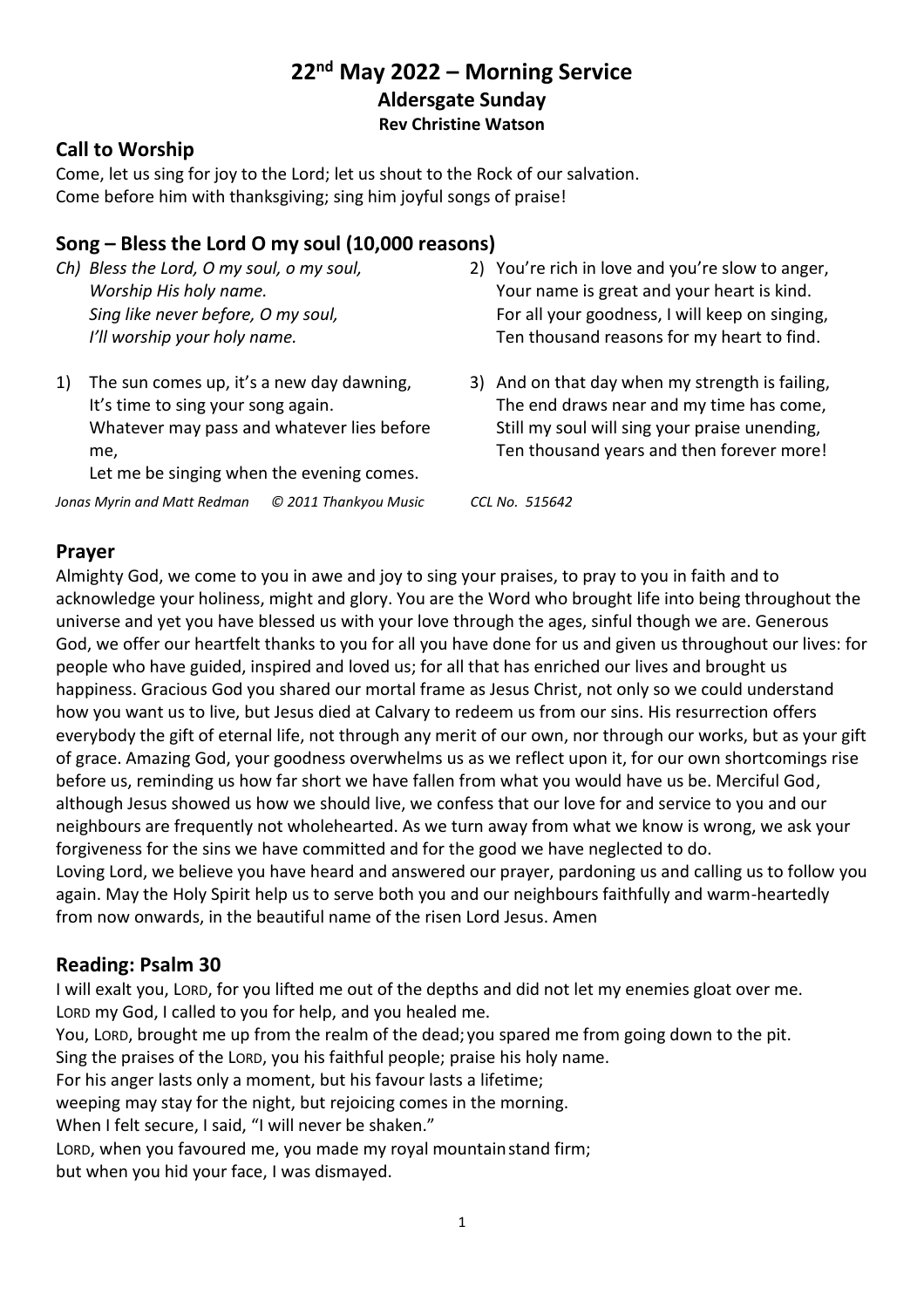To you, LORD, I called; to the Lord I cried for mercy: **"**What is gained if I am silenced, if I go down to the pit? Will the dust praise you? Will it proclaim your faithfulness? Hear, LORD, and be merciful to me; LORD, be my help." You turned my wailing into dancing; you removed my sackcloth and clothed me with joy, that my heart may sing your praises and not be silent. LORD my God, I will praise you forever.

### **StF 82 – O Lord My God**

- 1) O Lord my God! When I in awesome wonder Consider all the works thy hand hath made, I see the stars, I hear the mighty thunder, Thy power throughout the universe displayed!
- *Ch) Then sings my soul, My Saviour God, to Thee, How great Thou art! How great Thou art! Then sings my soul, My Saviour God, to Thee, How great Thou art! How great Thou art!*
- 2) When through the woods and forest glades I wander And hear the birds sing sweetly in the trees; When I look down from lofty mountain grandeur, And hear the brook, and feel the gentle breeze;
- 3) And when I think that God His Son not sparing, Sent Him to die -- I scarce can take it in. That on the cross my burden gladly bearing, He bled and died to take away my sin:
- 4) When Christ shall come with shout of acclamation And take me home - what joy shall fill my heart! Then shall I bow in humble adoration And there proclaim, my God, how great Thou art!

*Stuart K. Hine © 1953 The Stuart Hine Trust CCL No. 515642*

# **Reading: Luke 24: 13 – 35**

Now that same day two of them were going to a village called Emmaus, about seven miles[a] from Jerusalem. They were talking with each other about everything that had happened. As they talked and discussed these things with each other, Jesus himself came up and walked along with them; but they were kept from recognizing him.

He asked them, "What are you discussing together as you walk along?"

They stood still, their faces downcast. One of them, named Cleopas, asked him, "Are you the only one visiting Jerusalem who does not know the things that have happened there in these days?" "What things?" he asked.

"About Jesus of Nazareth," they replied. "He was a prophet, powerful in word and deed before God and all the people. The chief priests and our rulers handed him over to be sentenced to death, and they crucified him; but we had hoped that he was the one who was going to redeem Israel. And what is more, it is the third day since all this took place. In addition, some of our women amazed us. They went to the tomb early this morning but didn't find his body. They came and told us that they had seen a vision of angels, who said he was alive. Then some of our companions went to the tomb and found it just as the women had said, but they did not see Jesus."

He said to them, "How foolish you are, and how slow to believe all that the prophets have spoken! Did not the Messiah have to suffer these things and then enter his glory?" And beginning with Moses and all the Prophets, he explained to them what was said in all the Scriptures concerning himself.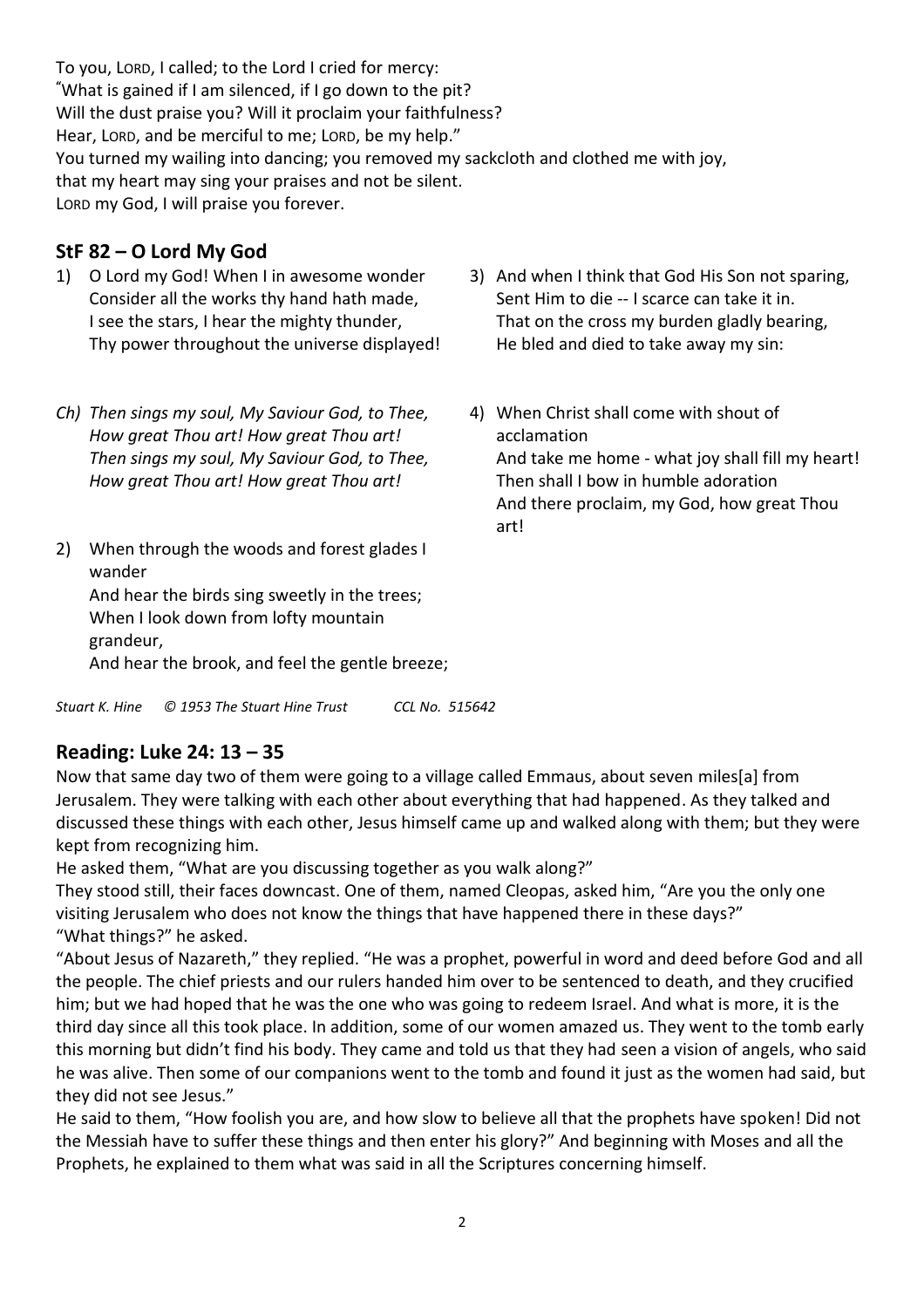As they approached the village to which they were going, Jesus continued on as if he were going farther. But they urged him strongly, "Stay with us, for it is nearly evening; the day is almost over." So he went in to stay with them.

When he was at the table with them, he took bread, gave thanks, broke it and began to give it to them. Then their eyes were opened and they recognized him, and he disappeared from their sight. They asked each other, "Were not our hearts burning within us while he talked with us on the road and opened the Scriptures to us?"

They got up and returned at once to Jerusalem. There they found the Eleven and those with them, assembled together and saying, "It is true! The Lord has risen and has appeared to Simon." Then the two told what had happened on the way, and how Jesus was recognized by them when he broke the bread.

### **Sermon**

Our reading from Luke's Gospel is placed in a chapter which is all about proving that Jesus was alive and had appeared to the disciples.

Two of the disciples were walking from Jerusalem to Emmaus, said to be about 20 miles away, perhaps they were walking home to pick up their lives. There are questions as to exactly where this village was, various sites have been identified as being the Emmaus of the Bible.

As Cleopas and his companion were walking, they were deep in conversation, they were joined by a third person, someone who apparently was unfamiliar with recent events, the conversation continued with this stranger explaining the scriptures and telling them what was predicted about the Messiah, he explained how events in the past showed what would happen and how they could understand the events of the last few days.

It would have been a fascinating conversation to have eavesdropped on, don't you think?

What would Jesus have said?

Where would he have started?

Perhaps Jesus started with Creation, with Abraham, Moses and the prophets. Perhaps he said that in the beginning the Word was with God, and all things were created for and through him.

Perhaps he talked about Abraham, who very nearly sacrificed his son Isaac, only to be stopped by an angel pointing out a ram nearby, Abraham said God would provide his own sacrifice.

Perhaps he talked about Moses who placed a bronze serpent on a pole, any who looked on it and believed were saved from the poison of the serpents, see Numbers 21, perhaps he mentioned the words of the prophets, a virgin shall conceive, a king from the house of David whose reign shall have no end, or perhaps he quoted verses about the suffering servant in Isaiah.

All these pointed to the Messiah, to Jesus.

The conversation lasted all the way to Emmaus, at their invitation, Jesus went in with them. The realisation of who their guest was, only came when he took an ordinary piece of bread and broke it and gave it to them.

It was this familiar action that enabled them to realise just who had been talking with them. What was their reaction? They said 'Were not our hearts burning within us while he was talking to us on the road, while he was opening the scriptures to us' Luke 24(32).

The two companions on realising who they had been speaking with immediately went back to the others to witness to what they had experienced, they didn't wait till morning, didn't wait til they had had time to reflect, time to learn the right doctrine, or words but they set off right away, they were too excited to wait. Today is the nearest Sunday to the 24th May which I am sure as good Methodists you all know is called 'Wesley Day' or 'Aldersgate Sunday'.

On 24 May 1738 John Wesley was attending a meeting of Moravian Christians in Aldersgate, London. Someone read from Luther's Preface to the Epistle to Romans. Wesley says that 'while he was describing the change which God works in the heart through faith in Christ, I felt my heart strangely warmed'. John Wesley had a similar experience to that of Cleopas and his companion. He didn't have Jesus physically there explaining the scriptures to him but through the scriptures he came to have an experience of God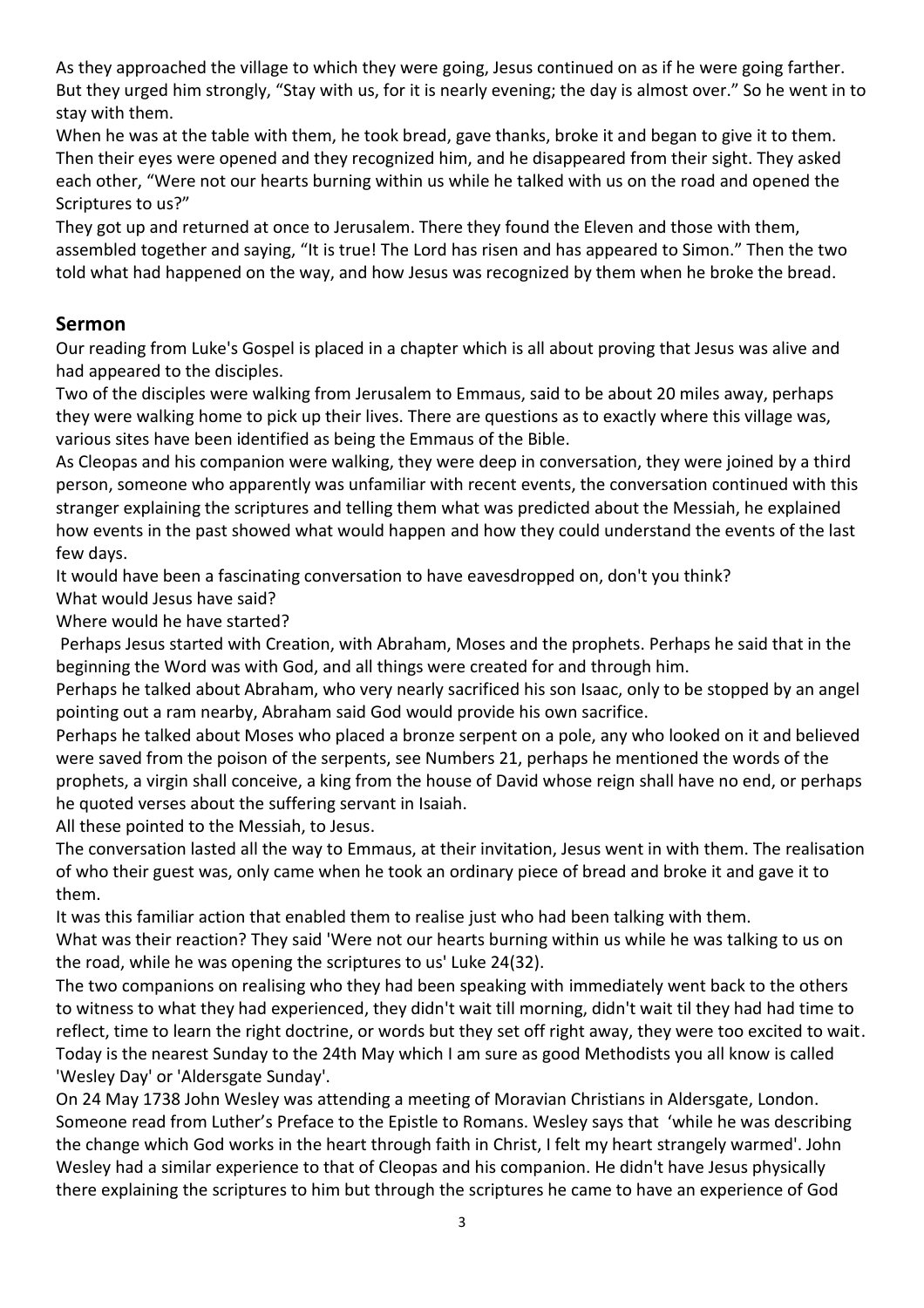that was not just head knowledge but heart knowledge. He experienced God's love in a most personal and life-giving way. Until then he had known God in his mind, but not in his heart. Now he understood the value of a personal experience of God that would bring assurance of salvation to the believer.

This experience changed his life, it was a pivotal moment, he had already been ordained for 10 years as an Anglican Priest but this transformed his belief and preaching. As a result of this John Wesley became able to tell others about Jesus and his relationship with him. On talking to his brother, Charles, he realised that he too had had a similar experience a few days before. It was never the intention of the brothers to form a new denomination but to witness to a living relationship with God through Jesus. To reform, revive the Anglican Church from within.

Like the disciples the Wesleys felt called to preach repentance, like the disciples they felt empowered by the Holy Spirit to make a real difference, a real impact on peoples' beliefs and lives.

We, like the disciples, like the Wesleys, are called to be witnesses to the most exciting story ever told, we are witnesses to the most exciting love story ever told. A love story where the main characters are God and each of us, and every single person you see.

This is exciting, this is as the gospels tell us Good News which we need to pass on. We don't need to be clever, be able to preach, be able to tell a long story. We don't need to know all the right doctrines, we don't need to know all the right answers, we just need to know in our hearts that God loves us and we need to tell others that God loves them and wants to know them better. Amen

### **StF 345 – And can it be**

- 1) And can it be that I should gain An interest in the Saviour's blood? Died he for me, who caused his pain? For me, who him to death pursued? Amazing love! How can it be That thou, my God, shouldst die for me? Amazing love! How can it be That thou, my God, shouldst die for me?
- 2) Tis mystery all: the Immortal dies! Who can explore his strange design? In vain the first-born seraph tries To sound the depths of love divine. 'Tis mercy all! Let earth adore, Let angel minds enquire no more. Tis mercy all! Let earth adore, Let angel minds enquire no more.
- 3) He left his Father's throne above So free, so infinite his grace Emptied himself of all but love, And bled for Adam's helpless race. 'Tis mercy all, immense and free, For, O my God, it found out me! 'Tis mercy all, immense and free, For, O my God, it found out me!

*Charles Wesley CCL No. 515642*

- 4) Long my imprisoned spirit lay Fast bound in sin and nature's night; Thine eye diffused a quickening ray - I woke, the dungeon flamed with light, My chains fell off, my heart was free, I rose, went forth, and followed thee. My chains fell off, my heart was free, I rose, went forth, and followed thee.
- 5) No condemnation now I dread; Jesus, and all in him, is mine! Alive in him, my living Head, And clothed in righteousness divine, Bold I approach the eternal throne, And claim the crown, through Christ, my own. Bold I approach the eternal throne, And claim the crown, through Christ, my own.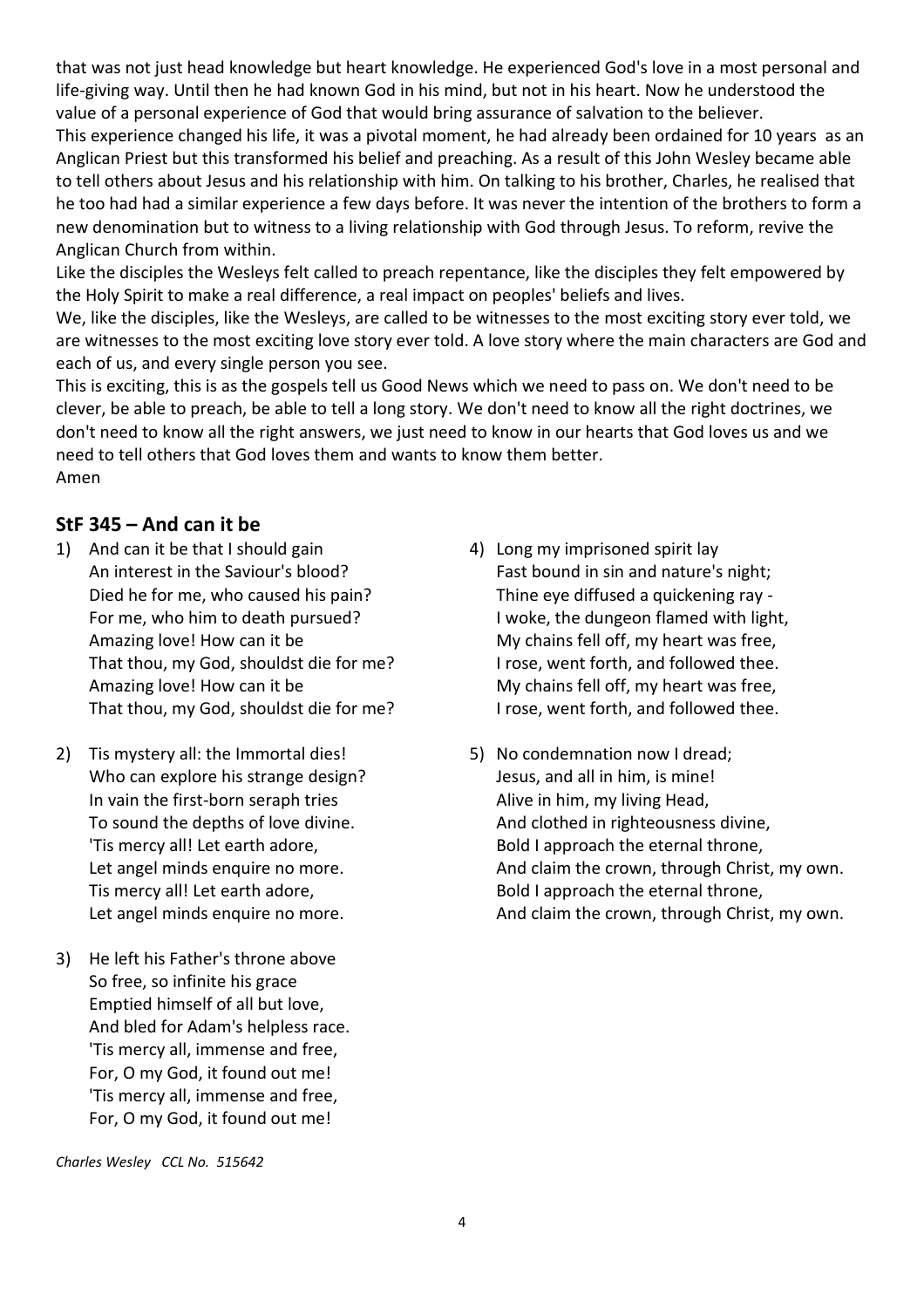#### **Prayers of Concern**

Lord, you constantly surprise us, answering our prayers in ways we had not thought or asked, changing peoples' lives beyond all our expectations. We gasp at the joy we find in you, in the face of evil and suffering. We marvel at your miraculous love bringing hope out of despair bringing health out of sickness bringing life out of death.

We need your miracles Lord, in a world stale with bad news. We need the miracles of hidden power; of your love working secretly, slowly, unseen, in the hearts of humankind; attracting governments and leaders to a vision of the future where nations will be ruled with justice, wisdom and care; working secretly, slowly, unseen, opening our eyes to see the plight of the hungry; opening our ears to hear the cries of the distressed; opening our hands to give where help is needed; opening our hearts to love as you first loved us. Working secretly, slowly, unseen.

We pray for your Spirit within our churches, disturbing us, changing us, turning us outward, pushing and pulling us on: we need the miracle of the hidden power of your love, working secretly, slowly, unseen. We need your miracles Lord, in a world stale with bad news. We need the miracles of your love that shock and shake us up - coming suddenly, strangely in full view. The coming of a startling event that changes the way of a nation; the coming of one person that starts a freedom movement; the coming of a cry for help that leads to tremendous giving; the coming of life and health to the sick and depressed; the coming of forgiveness in a situation of hatred; the coming of God's Spirit afresh, into dreary exhausted lives. We need the miracles of your love that shock and shake us up, coming suddenly, strangely in full view. Surprise us again Lord, work your miracles in us, work your miracles through us. In the name of our Saviour Jesus Christ. Amen.

#### **The Lord's Prayer**

Our Father,who art in heaven, hallowed be thy name; thy kingdom come; thy will be done; on earth as it is in heaven. Give us this day our daily bread. And forgive us our trespasses, as we forgive those who trespass against us. And lead us not into temptation; but deliver us from evil. For thine is the kingdom, the power, and the glory for ever and ever. **Amen.**

Our Father in heaven, hallowed be your name, your kingdom come, your will be done, on earth as in heaven. Give us today our daily bread. Forgive us our sins as we forgive those who sin against us. Save us from the time of trial and deliver us from evil. For the kingdom, the power, and the glory are yours now and for ever. **Amen.**